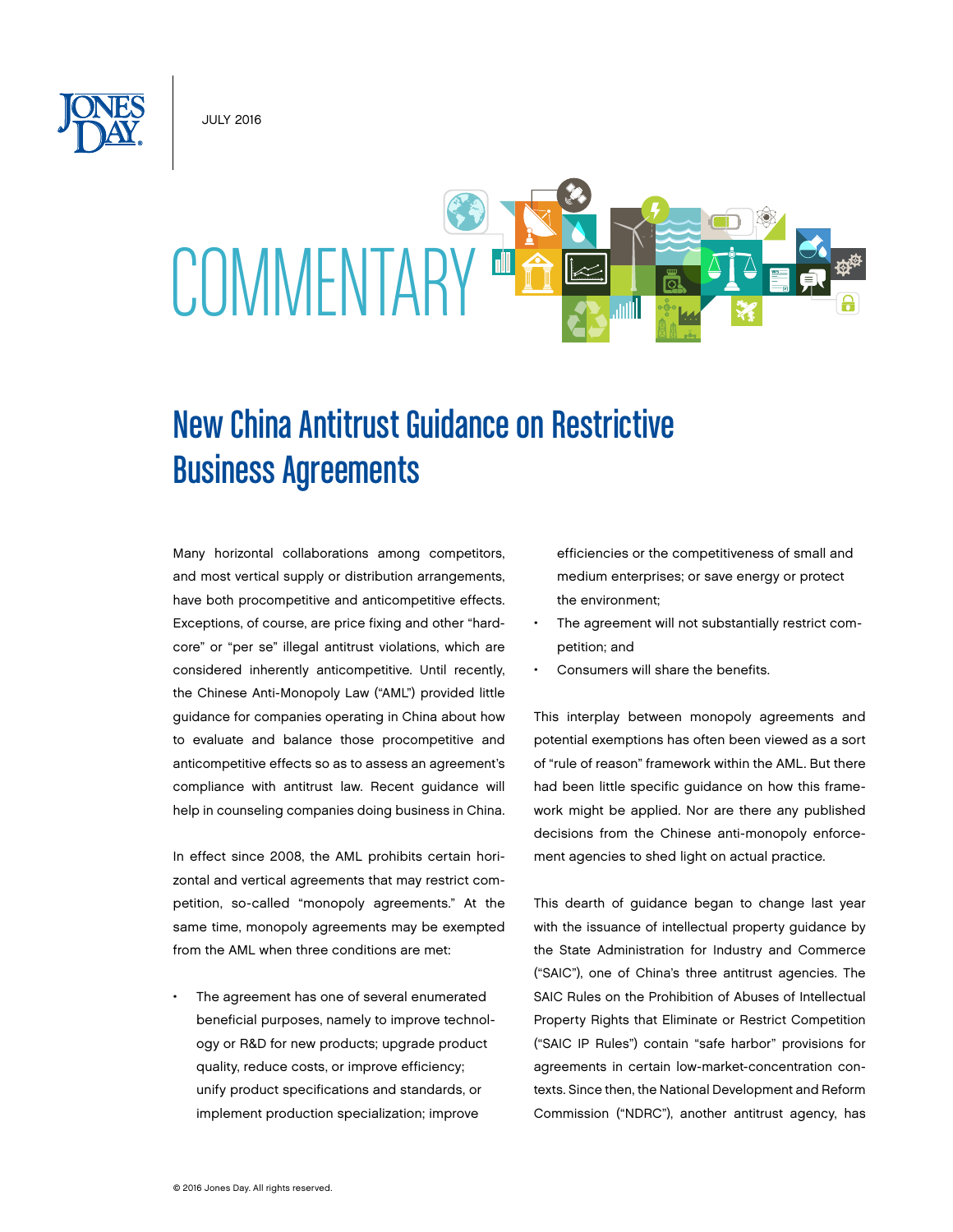issued for public comment several draft guidelines on AML exemptions. These draft guidelines flesh out how the AML exemption process should work going forward.

Once finalized, these guidelines are expected to be promulgated by the Anti-Monopoly Commission ("AMC") of the Chinese State Council and become binding on all three antitrust agencies (the third being the Ministry of Commerce or MOFCOM, which handles merger review).

The other five draft guidelines so far issued by NDRC on behalf of the AMC are the Guidelines on Prohibiting Abuse of Intellectual Property that Eliminates and Restricts Competition ("Draft IP Guidelines"), Guidelines on Anti-Monopoly in the Automobile Industry ("Draft Automotive Guidelines"), Guidelines on Leniency, Guidelines on Commitments of Undertakings, and Guidelines on Calculation of Illegal Gains and Penalties.

Most recently, in May 2016, the NDRC issued draft guidelines on the General Conditions and Procedure for Exemption of Monopoly Agreements ("Draft Exemption Guidelines"), which directly address the issue of exemption under Article 15 of the AML.

### Overview of the Guidelines

Most of the Draft Exemption Guidelines address the procedure for a company to apply for an exemption when one of the anti-monopoly agencies is investigating it for having made an anticompetitive agreement. This includes the process for application, the materials that must be submitted, factors to be considered by the agency, publication of exemption decisions, and details about the investigation process, including the collection of opinions and data from other government agencies and third parties. Articles 7-9 of the Draft Exemption Guidelines provide more details regarding the substantive exemption assessment.

Self-Assessment and Consultation. The overall approach to exemption contemplated by the Draft Exemption Guidelines appears similar to that taken by the European Commission. Companies are encouraged to engage in "self assessment" and are not required to apply to the authority in advance for an exemption, but they may defend themselves based on an exemption after the authority initiates an investigation. The Draft Exemption Guidelines do provide for an "exemption consultation" procedure, similar to the business review process in the United States. However, the consultation procedure appears to be available only under the unusual circumstance where the agreement may affect competition in multiple jurisdictions and the parties also plan to apply for exemption elsewhere or consultation is filed by a nationwide industry association regarding an agreement with issues of industrywide significance.

Application for Exemption. Under the Draft Exemption Guidelines, once an agreement is being investigated by one of the antitrust agencies, the parties to the agreement can file an application for exemption along with the relevant supporting documents. It is not clear from the draft guidelines whether the antitrust authority needs to prove the anticompetitive effect of the agreement before the parties should file an application exemption. That is, how can an investigated party know whether its agreement falls under the monopoly agreement prohibitions of AML Articles 13 and 14 and therefore that it should apply for exemption? In practice, the investigated party may know only when the agency orally tells it that the agency has "competition concerns" about the agreement, shifting to the party the decision whether to apply for an exemption.

## Agreements that May Benefit from the Guidelines

Theoretically, all monopoly agreements caught under Articles 13 and 14 of the AML are eligible to qualify for exemption under Article 15. As a practical matter, price fixing or other hardcore violations should never be exempted.

Safe Harbor Provisions. Agreements covered by a safe harbor would benefit most from the various draft guidelines, because if enacted, the guidelines would provide confidence that the conduct would not be challenged.

None of the Draft Exemption Guidelines provides a safe harbor provision. But the SAIC IP Rules and the Draft IP Guidelines and Draft Automotive Guidelines both contain such provisions and provide useful guidance.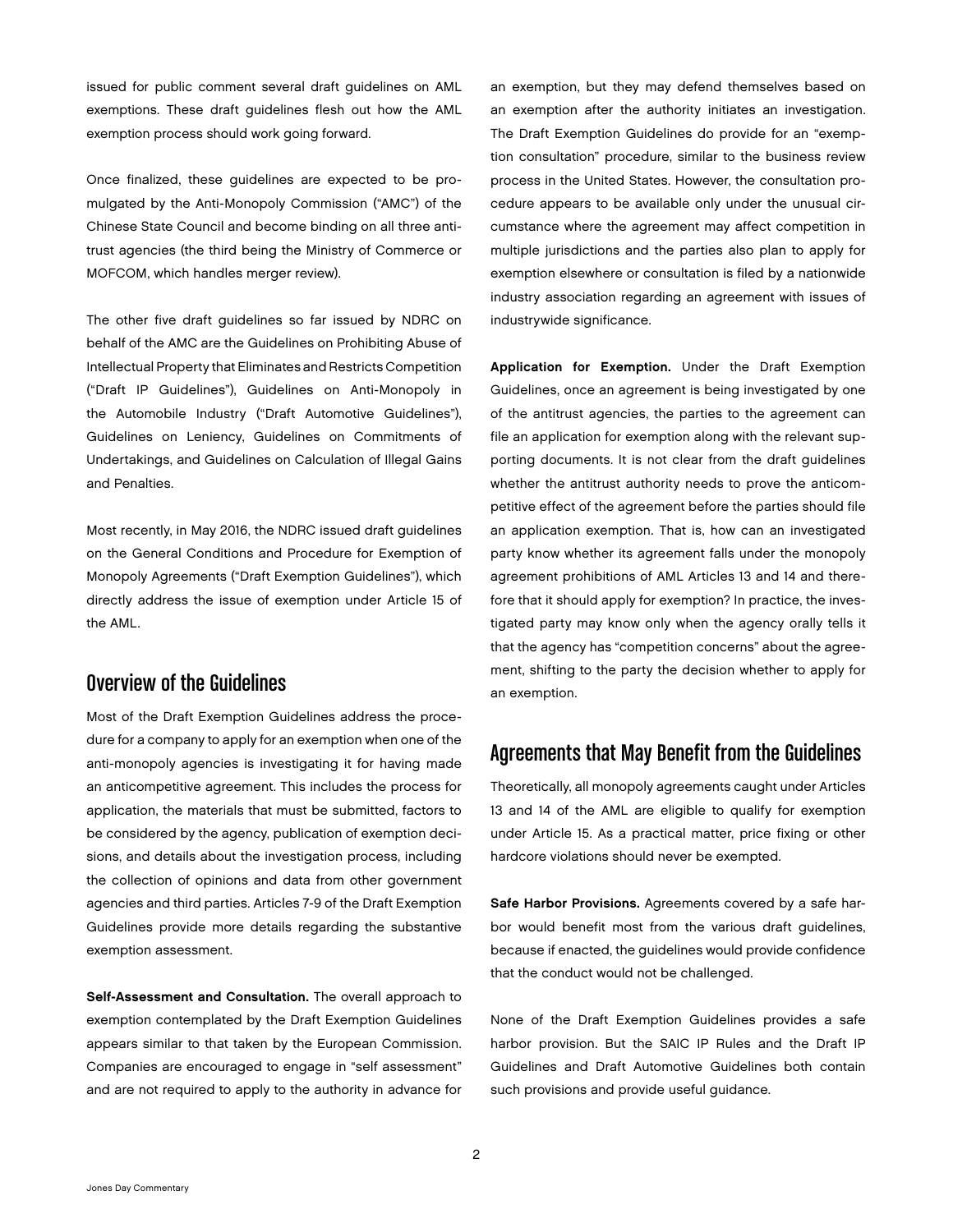For example, the SAIC IP Rules have safe harbors for agreements involving: (i) competitors with combined market shares of no more than 20 percent of the affected relevant markets (or in markets with at least four other independently controlled substitutable technologies available at reasonable cost); or (ii) companies in vertical relationships and none having more than a 30 percent market share (or where at least two other independently controlled substitutable technologies are available at reasonable cost).

Similarly, the Draft IP Guidelines indicate that, absent hardcore violations specifically proscribed under Article 13 or 14, IP-related agreements are presumed to satisfy the conditions for exemption if they involve competitors with combined market shares below 15 percent or vertical relationships in which no party has a share exceeding 25 percent.

Finally, the Draft Auto Guidelines provide a safe harbor for vertical territorial restrictions and customer restrictions if no company has more than a 25-30 percent market share and the agreement does not prohibit passive sales or cross-selling between distributors.

It appears reasonable to conclude that, with the exception of price fixing or other collusion and resale price maintenance ("RPM"), the antitrust risk for other types of agreements will be low absent a dominant market position. There may even be a presumption that the Article 15 exemption applies if the combined market share is less than 15 percent in a horizontal relationship or less than 25 percent in a vertical relationship. Agreements not covered by the safe harbors will be evaluated for exemption on a case-by-case basis, as discussed next.

## How to Conduct Self-Assessment for Compliance

For all monopoly agreements falling outside safe harbors, the parties still may seek to prove that the agreement meets the three conditions set out by AML Article 15. The Draft Exemption Guidelines' Articles 7-9 set out the factors that will be considered by the agencies in determining whether to grant an exemption based on the three conditions.

1. Beneficial purposes and indispensability. Article 7 of the Draft Exemption Guidelines requires proof of specific form and effect in realizing one of the beneficial

purposes listed in Article 15. Moreover, there must be a causal link between the agreement and the claimed procompetitive purposes plus proof the agreement is needed to realize such purpose. It appears that the Exemption Guidelines have added a requirement of "indispensability" for exemption, an element that is not spelled out under the AML itself.

- 2. No substantial effect on competition. The agencies also will examine whether the agreement substantially restricts competition in the relevant market. From the Draft Exemption Guidelines and other draft guidelines, it appears that the factors to consider are essentially the same as those used to determine whether one company has market power or a dominant market position. The agencies will look at market share and also other factors such as ability to control the downstream or upstream market, financial or technical strength, the level of reliance of their contractual counterparties on the products or technology involved, barriers to entry, and the like.
- 3. Consumer's share in the benefit. That customers will share the benefits of the agreement can be proved by evidence that the agreement will produce innovation in products or services, an increase in output volume or the variety of products, an increase in quality or safety, lower prices, greater convenience for customers, or other procompetitive benefits that customers will enjoy.

# Unclear How to Remedy an Anticompetitive Agreement

The draft Exemption Guidelines Article 12 provides for only two decisions after the authority investigates and finds a prohibited monopoly agreement: grant an exemption or refuse an exemption and impose a penalty for AML violation. The draft Guidelines provide that the agency will, before its notice of penalty decision, inform the investigated company of the right to apply for an exemption—presumably including the facts and legal basis for potential violation.

It would be beneficial for businesses if the antitrust authorities had greater flexibility to remedy anticompetitive effects while preserving the social and economic benefits of an otherwise prohibited agreement. In other words, it would be better for the authorities to have the power to modify an underlying agreement rather than making an absolute "yes or no" decision.